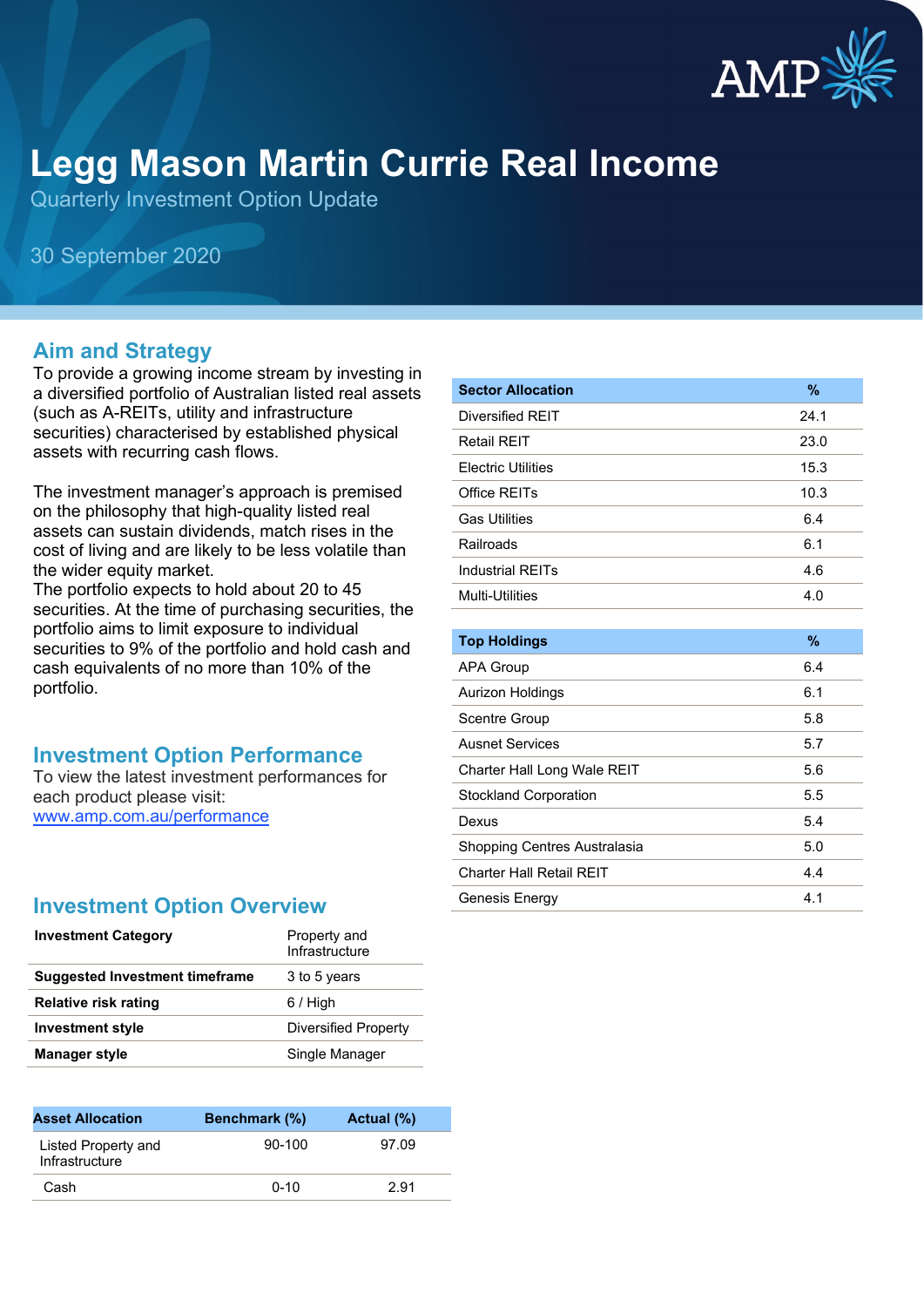## **Portfolio Summary**

- At the sector level, real estate contributed positively to the portfolio's return, while infrastructure and utilities detracted.
- Charter Hall Long Wale REIT, Stockland, and Ausnet Services were the largest positive contributors.
- AGL Energy, Aurizon Holdings and APA Group were the biggest detractors.
- The portfolio trimmed its the positions in Vicinity Centres and GPT Group.

#### **Investment Option Commentary**

The Portfolio was up in the September quarter. At the sector level, real estate contributed positively to the portfolio's return, while infrastructure and utilities detracted. At the stock level, Charter Hall Long Wale REIT, Stockland, and Ausnet Services were the largest positive contributors, while AGL Energy, Aurizon Holdings and APA Group were the biggest detractors.

Charter Hall Long WALE REIT has benefitted from its long lease term and relatively high rent collection during the COVID-19 crisis. During September, CLW completed a capital raising funding an interest in the BP petrol station portfolio in New Zealand (as detailed on the following page), which further extends the portfolio's WALE. Another contributor to performance was diversified property group Stockland, which delivered a strong FY20 result that showed residential settlements were ahead of initial guidance. In addition, Stockland's sales momentum was particularly solid in June and July, buoyed by Government stimulus, and it has also experienced robust rental collections across its commercial property assets.

Electricity and gas retailer AGL Energy was down after providing weak guidance as a result of COVID-19 related demand weakness and downward pressure on forward electricity prices. However, the investment manager notes that despite an earnings downgrade, cashflows were strong and whilst dividends will decline, we expect that dividends will be more resilient than earnings.

Rail group Aurizon Holdings was weaker on the back of softer coal port volumes in July and August, however, Aurizon produced a solid result in August and good growth in the final dividend.

#### **Market Commentary**

The Australian real asset universe outperformed the broader Australian equity market in the September quarter.

- The listed real estate market was up 7.3% in the September quarter (as measured by the S&P/ASX 300 A-REIT Accumulation Index).
- Infrastructure was down -2.0% in the September quarter (as measured by the S&P/ASX Infrastructure Accumulation Index).
- Utilities were down -8.2% in the September quarter (as measured by the S&P/ASX 300 Utilities Accumulation Index).

In comparison, the Australian equity market fell -0.4% in the September quarter (as measured by the S&P/ASX 200 Accumulation Index).

#### **Outlook**

Despite the chatter around whether dividends should be paid across the broader market in this environment and large downgrades in the lead into this results season, equity market dividends came in even further below expectations.

Being at the epicenter of lock-downs and social distancing restrictions, real asset earnings have clearly been hurt by COVID-19 and consequently dividends have been reduced. However, with not all real assets equally impacted, the Real Income portfolio is well-positioned.